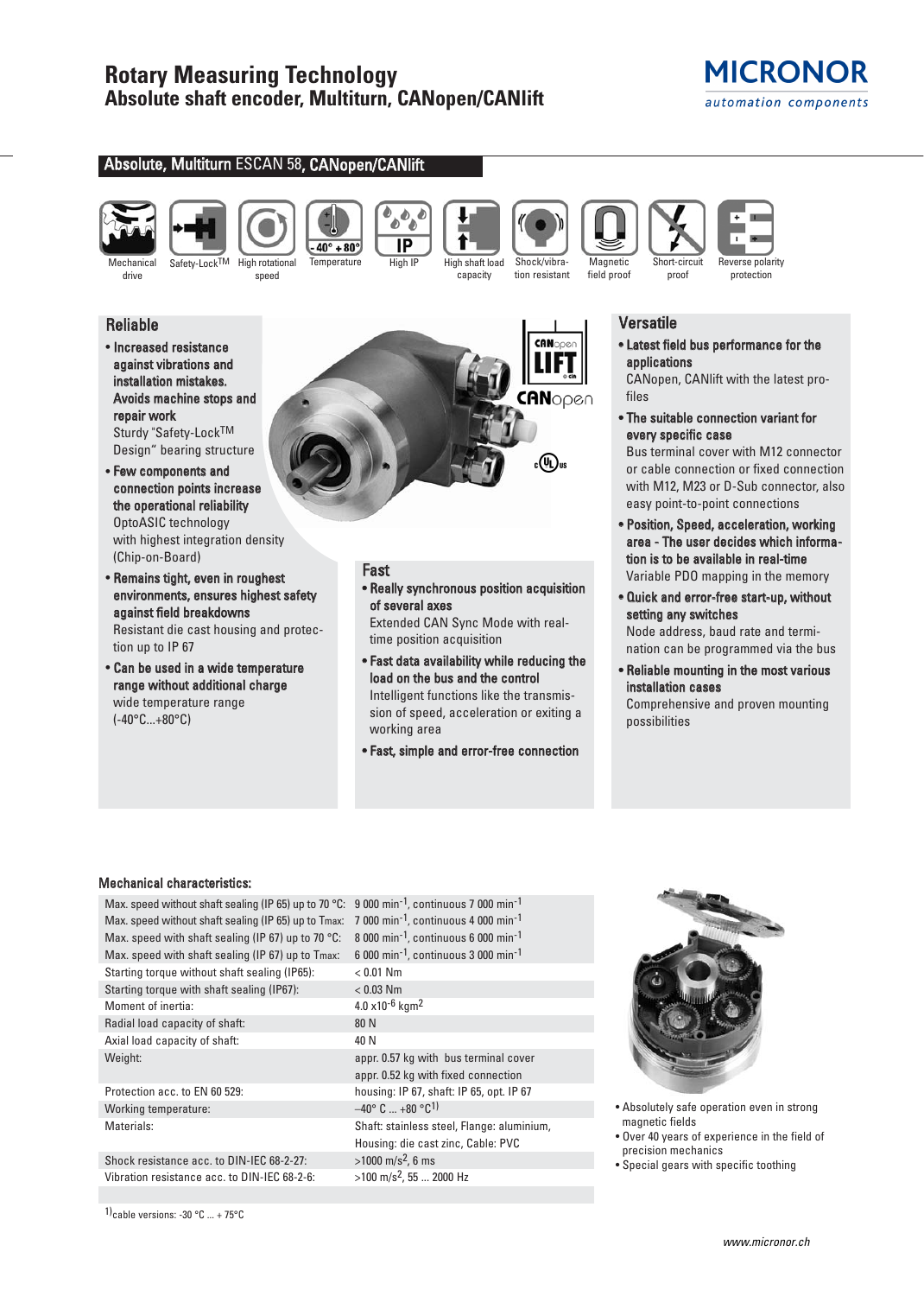## Absolute, Multiturn ESCAN 58, CANopen/CANlift

#### General electrical characteristics:

Supply voltage: 10 ... 30 V DC Current consumption 24 V DC, max. 65 mA (w/o output load): Reverse polarity protection Yes at power supply (Ub): Conforms to CE requirements acc. to EN 61000-6-1, EN 61000-6-4 and EN 61000-6-3

### Interface characteristics CANopen/CANlift:

| Singleturn resolution | 1  65536 (16 bits), default scale value is |
|-----------------------|--------------------------------------------|
| (max, scaleable):     | set to 8192 (13 bits)                      |
| Total resolution:     | 28 Bit (scaleable 1 $2^{28}$ steps)        |
| Code:                 | Binary                                     |
| Interface:            | CAN High-Speed according ISO 11898,        |
|                       | Basic- and Full-CAN                        |
|                       | <b>CAN Specification 2.0 B</b>             |
| Protocol:             | CANopen profile DS 406 V3.1 with           |
|                       | manufacturer-specific add-on's             |

#### General information about CAN/CANlift

The CANopen encoders of the ESCAN 58 series support the latest CANopen communication profile according to DS 301 V4.02. In addition, device-specific profiles like the encoder profile DS 406 V3.1 and the profile DS 417 V1.1 (for lift applications) are available. The following operating modes may be selected: Polled Mode, Cyclic Mode, Sync Mode and a High Resolution Sync Protocol. Moreover, scale factors, preset values, limit switch values and many other additional parameters can be programmed via the CAN-Bus. When switching the device on, all parameters, which have been saved on an EEPROM to protect them against power failure, are loaded again.

The following output values may be combined in a freely variable way as PDO (PDO mapping): position, speed, acceleration, as well

#### CANopen Communication Profile V4.02

Among others, the following functionality is integrated: Class C2 Functionality

NMT Slave • Heartbeat Protocol • High Resolution Sync Protocol Identity Object • Error Behaviour Object • Variable PDO Mapping self-start programmable (Power on to operational)

3 Sending PDO's • 1 Receiving PDO for synchronous preset operation with minimal jitter • Knot address, baud rate and CANbus Programmable termination

### CANopen Encoder Profile V3.1

The following parameters can be programmed:

- Event mode
- Units for speed selectable
- (Steps/Sec or RPM)
- Factor for speed calculation (e.g. measuring wheel periphery)
- Integration time for speed value of 1...32
- 2 work areas with 2 upper and lower limits and the corresponding output states
- Variable PDO mapping for position, speed, acceleration, work area status
- Extended failure management for position sensing with integrated temperature control
- User interface with visual display of bus and failure status 3 LED's
- optional 32 CAM's programmable
- Customer-specific memory 16 Bytes

### SET control button (zero or defined value, option)

Protected against accidental activation, can only be pushed in with the tip of a ball pen or similar.

## Diagnostic LED (yellow)

LED on at: optical sensor path faulty (code error, LED error), low voltage and overtemperature

|                         | or                                          |
|-------------------------|---------------------------------------------|
|                         | CANIift profile DS 417 V1.1                 |
| Baud rate:              | 10  1000 kbits/s                            |
|                         | (set by DIP switches/software configurable) |
| Node address:           | 1  127 (set by rotary switches / software   |
|                         | configurable)                               |
| Termination switchable: | Set by DIP switches                         |
|                         | Software configurable                       |

as the status of the working area.

As a price-effective variant, encoders with a connector or a cable connection are available, for which the device address and baud rate are modified by means of software. The models with bus terminal cover and integrated T-shaped coupler allow a particularly easy installation: bus and power supply are connected very simply thanks to M12 connectors; the device address is set by means of two hexadecimal rotary switches. Furthermore, another DIP switch allows setting the baud rate and switching on a termination resistor. Three LED's located on the back indicate the operating or fault status of the CAN bus, as well as the status of an internal diagnostic.

### CANopen Lift Profile DS 417 V1.1

Among others, the following functionality is integrated:

- Car Position Unit
- 2 virtual devices
- 1 virtual device delivers the position in absolute measuring steps (steps)
- 1 virtual device delivers the position as an absolute
- travel information in mm • Lift number programmable
- Independent setting of the knot address in relation with
- the CAN identifier • Factor for speed calculation (e.g. measuring wheel periphery)
- Integration time for speed value of 1...32
- 2 work areas with 2 upper and lower limits and the corresponding output states
- Variable PDO mapping for position, speed, acceleration, work area status
- Extended failure management for position sensing with integrated temperature control
- User interface with visual display of bus and failure status - 3 LED's

#### All profiles stated here: Key-features

The object 6003h "Preset" is assigned to an integrated key, accessible from the outside "Watchdog-controlled" device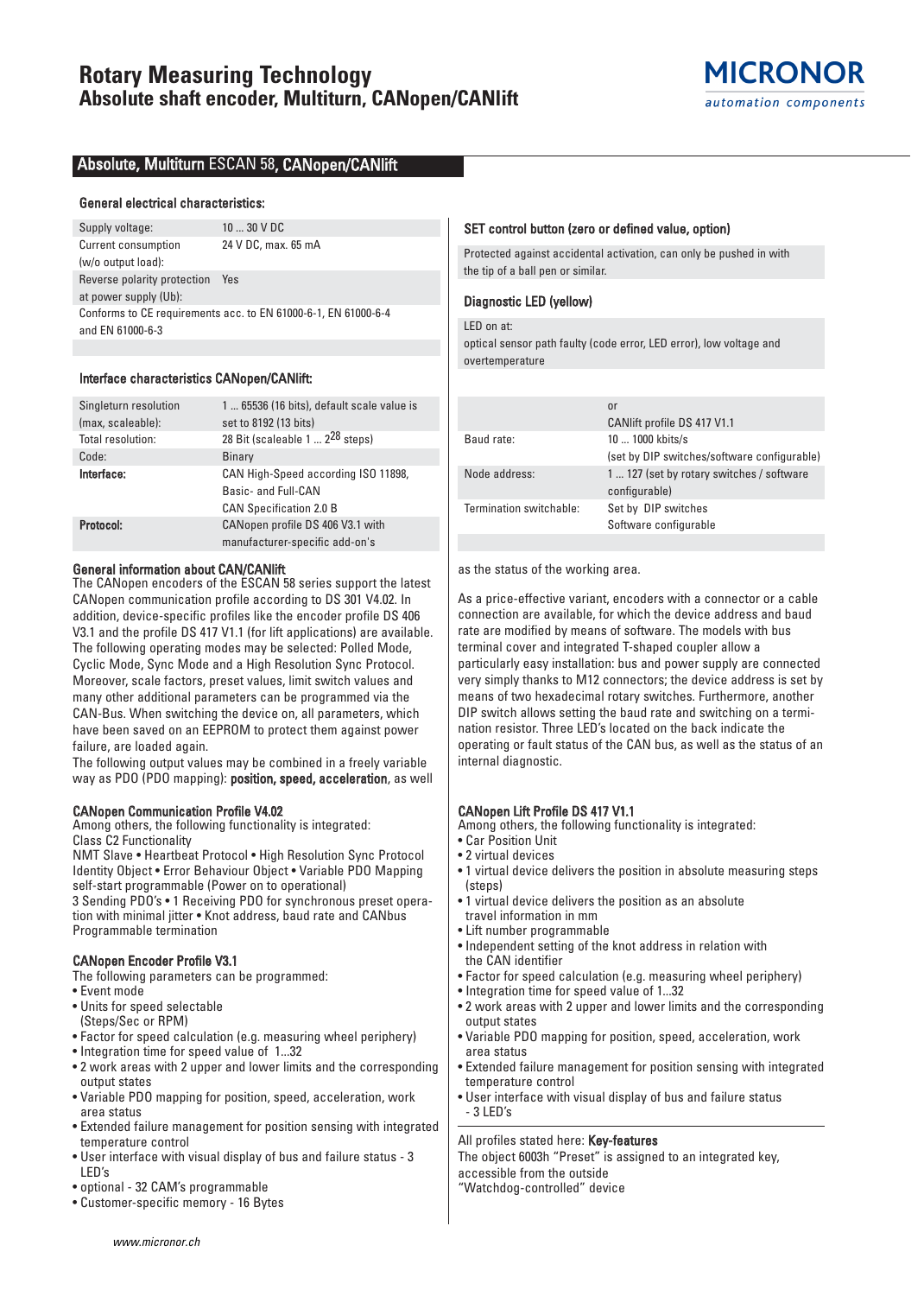

# Absolute, Multiturn ESCAN 58, CANopen/CANlift

### With removable bus terminal cover

ø 58 mm, Synchro flange

Flange type 2 and 4 (Drawing with cable version)



ø 58 mm, Clamping flange Flange type 1 and 3 (Drawing with 2 x M12 connector)



1 3xM3, 6 [0.24] deep

63.5 mm  $\Box$ , Square flange Flange type 5 and 7 (Drawing with cable version)

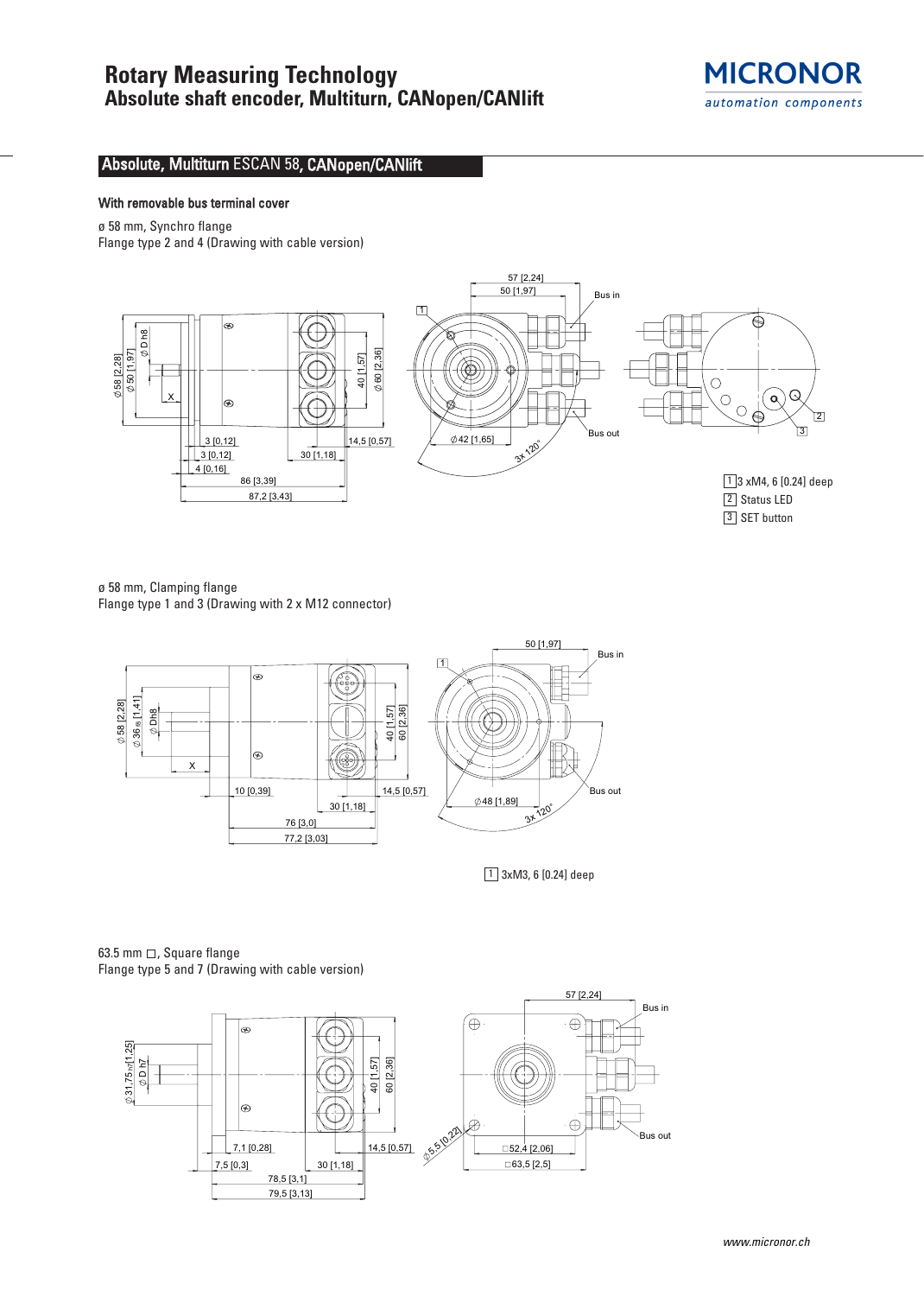

# Absolute, Multiturn ESCAN 58, CANopen/CANlift

## With fixed connection

ø 58 mm, Synchro flange Flange type 2 and 4 (Drawing with M23 connector)

70,7 [2,78] 13,3 [0,52]  $042$  [1  $3<sup>k</sup>$ 58,5 [2,3] 4 [0,16] 3 [0,12] 3 [0,12] D h8 [1,97] 50 [2,28] 58  $69,5$  [2,74]  $\Box$ 

 $\boxed{1}$  3 xM4, 6 [0.24] deep

ø 58 mm, Synchro flange Flange type 2 and 4 (Drawing with D-SUB connector)



 $\boxed{2}$  2 x 4/40 UNC; 3,0  $[0,12]$  deep

63.5 mm  $\Box$ , Square flange Flange type 5 and 7 (Drawing with 2 x M23 connector)



www.micronor.ch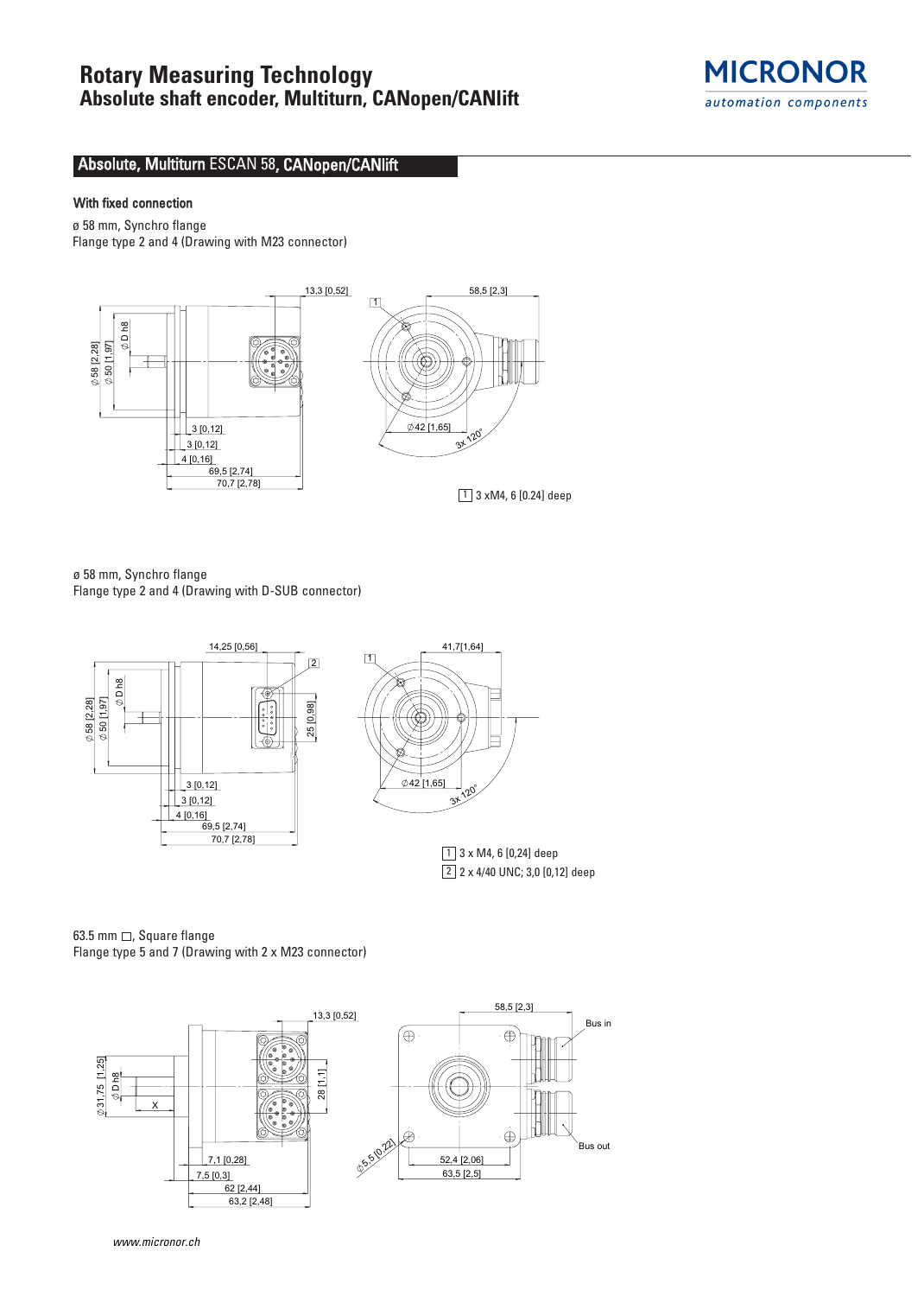

# Absolute, Multiturn ESCAN 58, CANopen/CANlift

### With fixed connection

ø 58 mm, Clamping flange

Flange type 1 and 3 (Drawing with 1 x M12 connector)



 $\boxed{1}$  3xM3, 6 [0.24] deep

ø 58 mm, Synchro flange Flange type 2 and 4 (Drawing with 2 x M12 connector)









ø 58 mm, Clamping flange Flange type 1 and 3 (Drawing with cable version)



1 3xM3, 6 [0.24] deep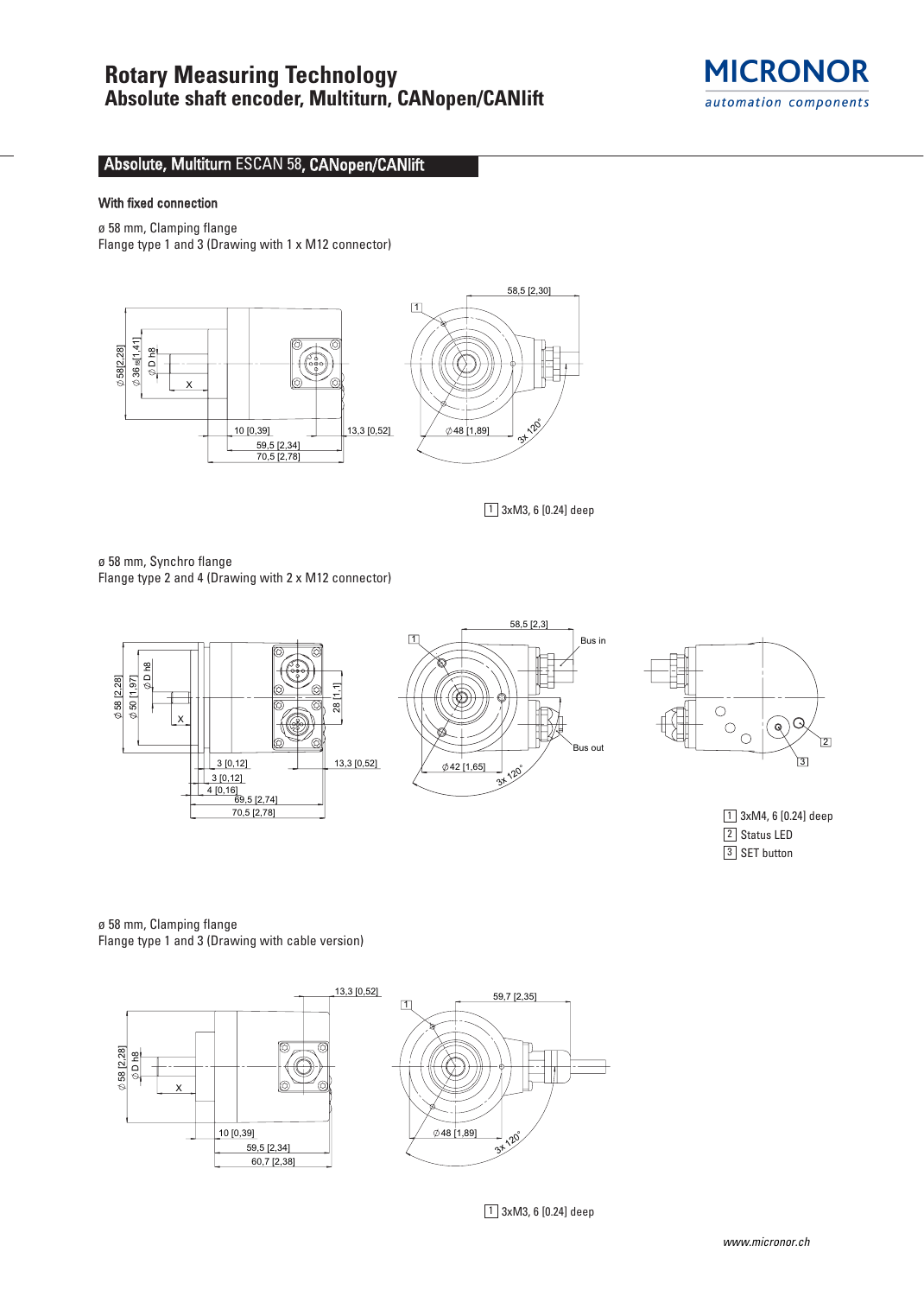

# Absolute, Multiturn ESCAN 58, CANopen/CANlift

#### Terminal assignment:

Bus terminal cover with terminal box (type of connection 1)

| Direction:    | <b>OUT</b> |                 |                                         |                |     | ΙN  |                                                                                 |    |                                         |    |
|---------------|------------|-----------------|-----------------------------------------|----------------|-----|-----|---------------------------------------------------------------------------------|----|-----------------------------------------|----|
| Signal:       |            |                 | CAN Ground   CAN_Low (-)   CAN_High (+) | 0 Volt         | +UB | n v | +UB<br>' power supply   power supply   power supply   power supply <sub> </sub> |    | CAN_Low (-)   CAN_High (+)   CAN Ground |    |
| Abbreviation: | СG         | $\bigcap$<br>◡∟ | CН                                      | 0 <sup>0</sup> |     | 0 V |                                                                                 | ◡∟ | СH                                      | СG |

#### Terminal assignment:

Cable connection (type of connection A) and D-SUB-9 connector (type of connection K)

| Direction:         | ΙN                  |                       |    |                                             |    |  |  |  |  |
|--------------------|---------------------|-----------------------|----|---------------------------------------------|----|--|--|--|--|
| Signal:            | 0 V<br>power supply | $+UB$<br>power supply |    | CAN_Low (-) $ $ CAN_High (+) $ $ CAN Ground |    |  |  |  |  |
| Abbreviation:      | 0 <sup>V</sup>      | $+V$                  | CL | <b>CH</b>                                   | CG |  |  |  |  |
| Cable color:       | ВK                  | <b>RD</b>             | BL | WH                                          | GY |  |  |  |  |
| D-SUB <sub>9</sub> | 6                   | 9                     |    |                                             |    |  |  |  |  |

### Terminal assignment:

Bus terminal cover with 2 x M12 connector (type of connection 2, F or J)

| Direction:                        | <b>OUT</b>    |             |                |                                       |       |                     | IN                    |             |                |               |  |
|-----------------------------------|---------------|-------------|----------------|---------------------------------------|-------|---------------------|-----------------------|-------------|----------------|---------------|--|
| Signal:                           | CAN<br>Ground | CAN_Low (-) | $CAM_High (+)$ | 0 Volt<br>power supply   power supply | $+UB$ | 0 V<br>power supply | $+UB$<br>power supply | CAN_Low (-) | $CAM_High (+)$ | CAN<br>Ground |  |
| Abbreviation:                     | CG            | CL          | CH             | 0 <sub>V</sub>                        | $+V$  | 0 <sub>V</sub>      | $+V$                  | СL          | <b>CH</b>      | CG            |  |
| M23 PIN<br>assignment             | 3             |             |                | 10                                    | 12    | 10                  | 12                    |             |                |               |  |
| M <sub>12</sub> PIN<br>assignment |               |             |                |                                       |       |                     |                       |             |                |               |  |

Bus in and out M23:

Bus out**:**

5





3 4 2 1 5

## Terminal assignment:

M23 (type of connection I) or M12 (type of connection E) connector

| Richtung:                         | IN                             |                       |               |                  |                   |  |  |  |  |
|-----------------------------------|--------------------------------|-----------------------|---------------|------------------|-------------------|--|--|--|--|
| Signal:                           | 0 <sup>V</sup><br>power supply | $+UB$<br>power supply | CAN Low $(-)$ | $CAN$ High $(+)$ | <b>CAN Ground</b> |  |  |  |  |
| Abbreviation:                     | 0 <sup>V</sup>                 | $+V$                  | СL            | СH               | CG                |  |  |  |  |
| M23 PIN<br>assignment             | 10                             | 12                    |               |                  | 3                 |  |  |  |  |
| M <sub>12</sub> PIN<br>assignment | 3                              | 2                     | 5             |                  |                   |  |  |  |  |

Bus in M23: Bus in M12:



www.micronor.ch